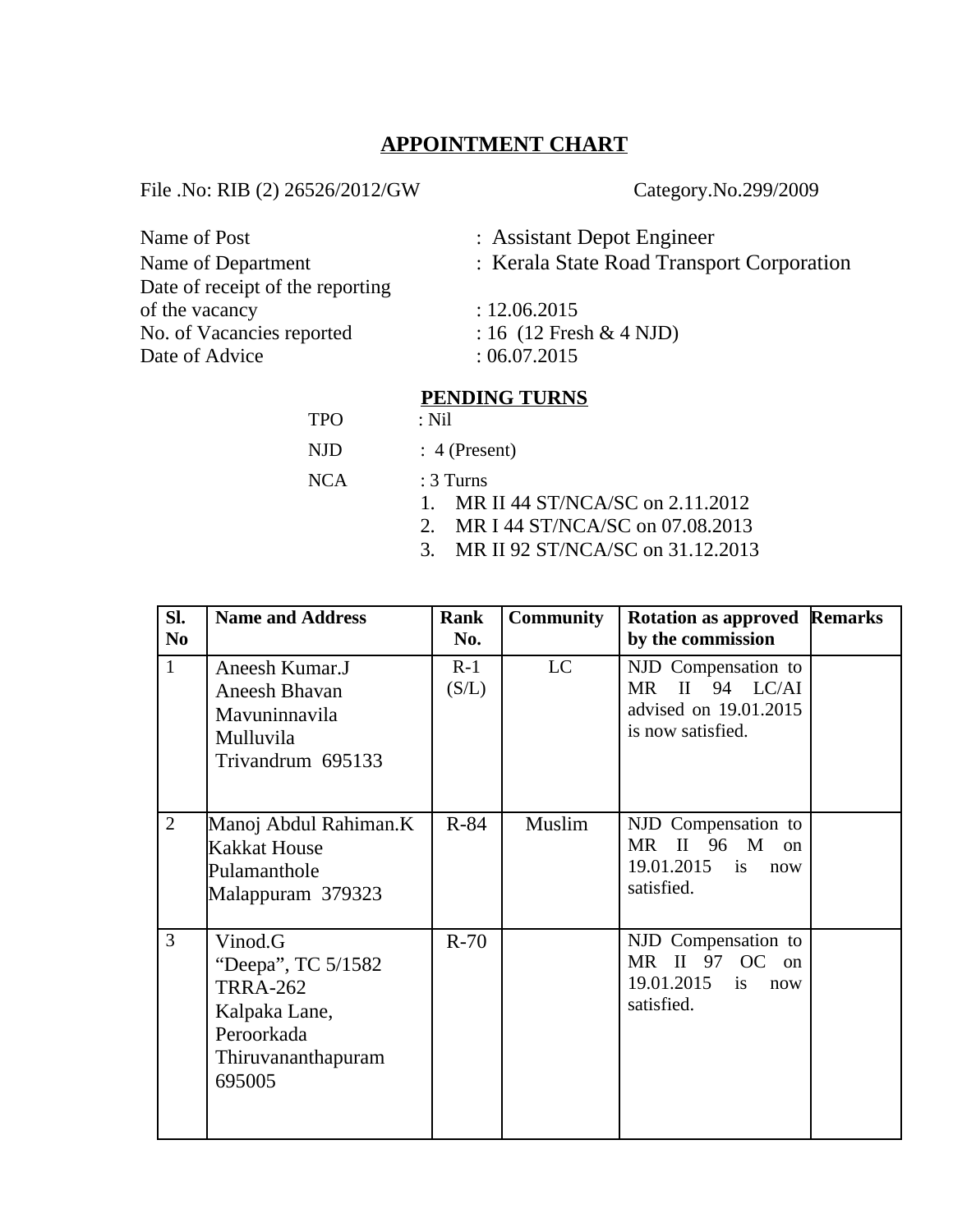| $\overline{4}$ | Manosha.P.Raj<br>Manosha Bhavan<br>Kizhakkanela.P.O                                                                                | $R-76$         |            | NJD Compensation to<br>MR II 99<br><b>OC</b><br>on<br>19.01.2015<br>is<br>now                                  |  |
|----------------|------------------------------------------------------------------------------------------------------------------------------------|----------------|------------|----------------------------------------------------------------------------------------------------------------|--|
|                | Thiruvananthapuram<br>691574                                                                                                       |                |            | satisfied.                                                                                                     |  |
|                | Main Rotation stands at MR II 99 OC already filled up on 19.01.2015                                                                |                |            | <b>Rotation to be continued from MR II 100 V</b>                                                               |  |
| 5              | Venu.V.G<br>Vellimuttathu Veed<br><b>Desom Post</b><br>Aluva 683103                                                                | $R-1$<br>(S/L) | Viswakarma | <b>MR II 100 V</b>                                                                                             |  |
| 6              | Saji.C.G<br>Charuvilaveedu<br>Koduvazhanoor<br>Koduvazhanoor.P.O<br>Pulimath, Trivandrum<br>695612                                 | R-77           |            | MR III 1 OC                                                                                                    |  |
| $\overline{7}$ | Rasmi.J.S<br><b>S N V Sadanam Hostel</b><br><b>Bakery Junction</b><br>Palayam.P.O 695034                                           | R-79           | Ezhava     | MR III 5 OC                                                                                                    |  |
| 8              | Sujith Kumar.P<br>Meethale Veettil (House)<br>Edakkara(PO)<br>Chelannur<br>Kozhikode 673616                                        | $R-78$         | <b>OBC</b> | MR III 3 OC                                                                                                    |  |
| 9              | Nibu.K.K<br>Kalarikkathara<br>Kumbalanghi.P.O<br>Ernakulam 682007                                                                  | $R-2$<br>(S/L) | SС         | MR III 4 SC<br>NCA Compensation to<br>MR II 44 ST NCA SC<br>on 02.11.2012 is now<br>satisfied.<br>No ST NCA SC |  |
| 10             | Balu.S<br>Thoppil Veedu<br>Kazhakuttom<br>Kulathoor.P.O<br>Trivanrum 695583                                                        | $R-82$         | Ezhava     | <b>MR III 11 OC</b>                                                                                            |  |
| 11             | Jaseem.I<br>TC 07/1337,<br>Samuel Gardens, E-32<br>Archana Nagar,<br>Pongumoodu<br><b>Medical College.P.O</b><br>Trivandrum 695011 | R-89           | Muslim     | MR III 6 M                                                                                                     |  |